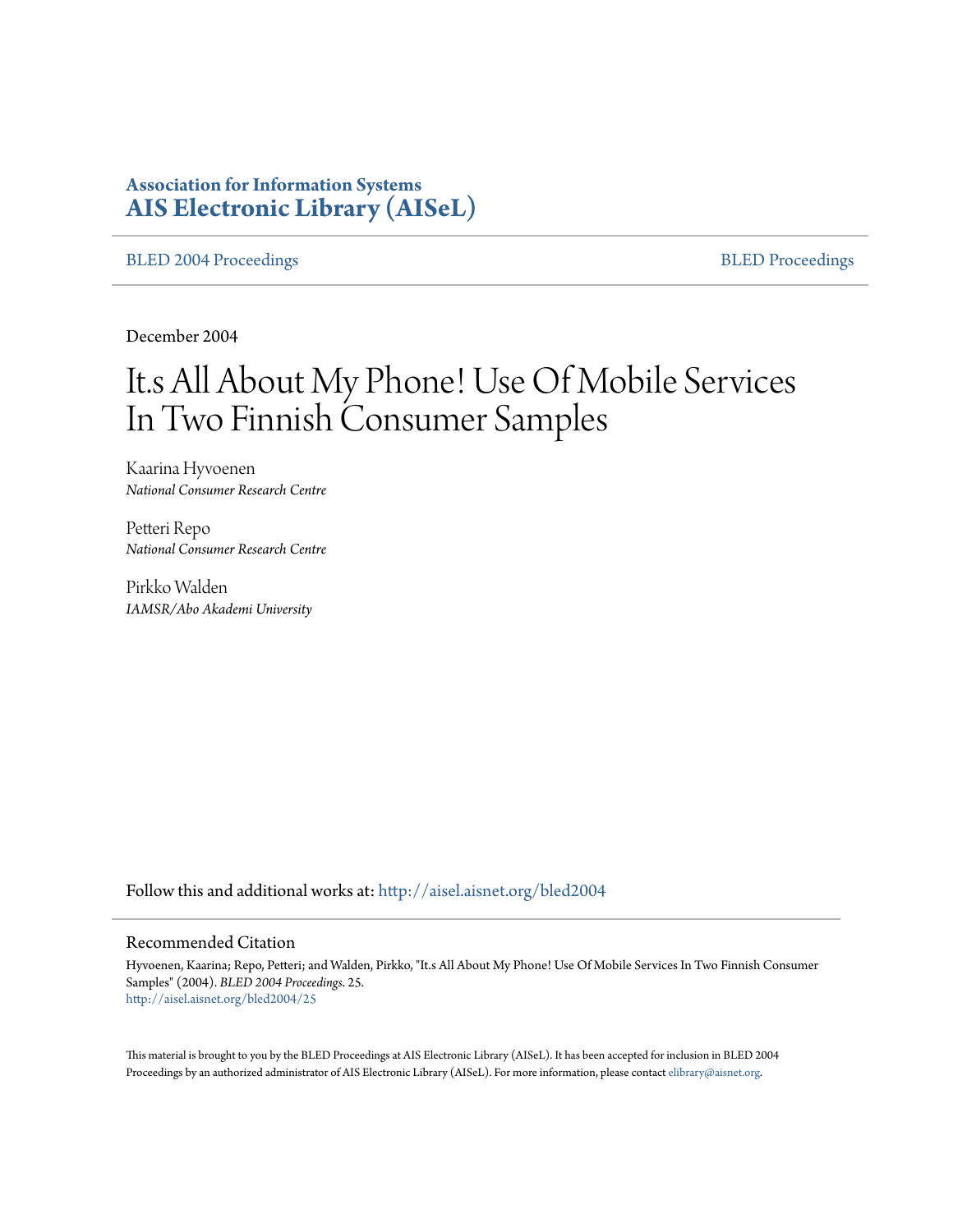# **17th Bled eCommerce Conference**

#### **eGlobal**

Bled, Slovenia, June 21 - 23, 2004

# **It's All About My Phone! Use Of Mobile Services In Two Finnish Consumer Samples**

#### **Christer Carlsson**

IAMSR/Abo Akademi University, Finland christer.calsson@abo.fi

#### **Kaarina Hyvönen, Petteri Repo**

National Consumer Research Centre, Finland kaarina.hyvonen@ncrc.fi, kaarina.hyvonen@ncrc.fi

## **Pirkko Walden**

IAMSR/Abo Akademi University, Finland pirkko.walden@abo.fi

## **Abstract**

*The technology platform for the supply of mobile services has diversified in recent years. Technologies such as WAP, GPRS, MMS and smart phones offer new possibilities to build and distribute mobile services. The platforms also offer services which potentially are both more advanced and easier to use. There are two problems with this perspective: consumers apparently are not willing to part with their old phones (and thus will not get access to the service potential) and value-added in terms of technology is not necessarily value-added in terms of services. Thus we will look at the relationship between mobile phones and services to examine their adoption and acceptance. Most importantly we focus on the mobile phones users have and how they intend to upgrade them, and then on what mobile services they use and how they intend to upgrade them. Our proposal is that the technology roadmap is not synchronised with the progress in value-added services,*  which potentially may cause significant disruptions in the markets for mobile *applications.*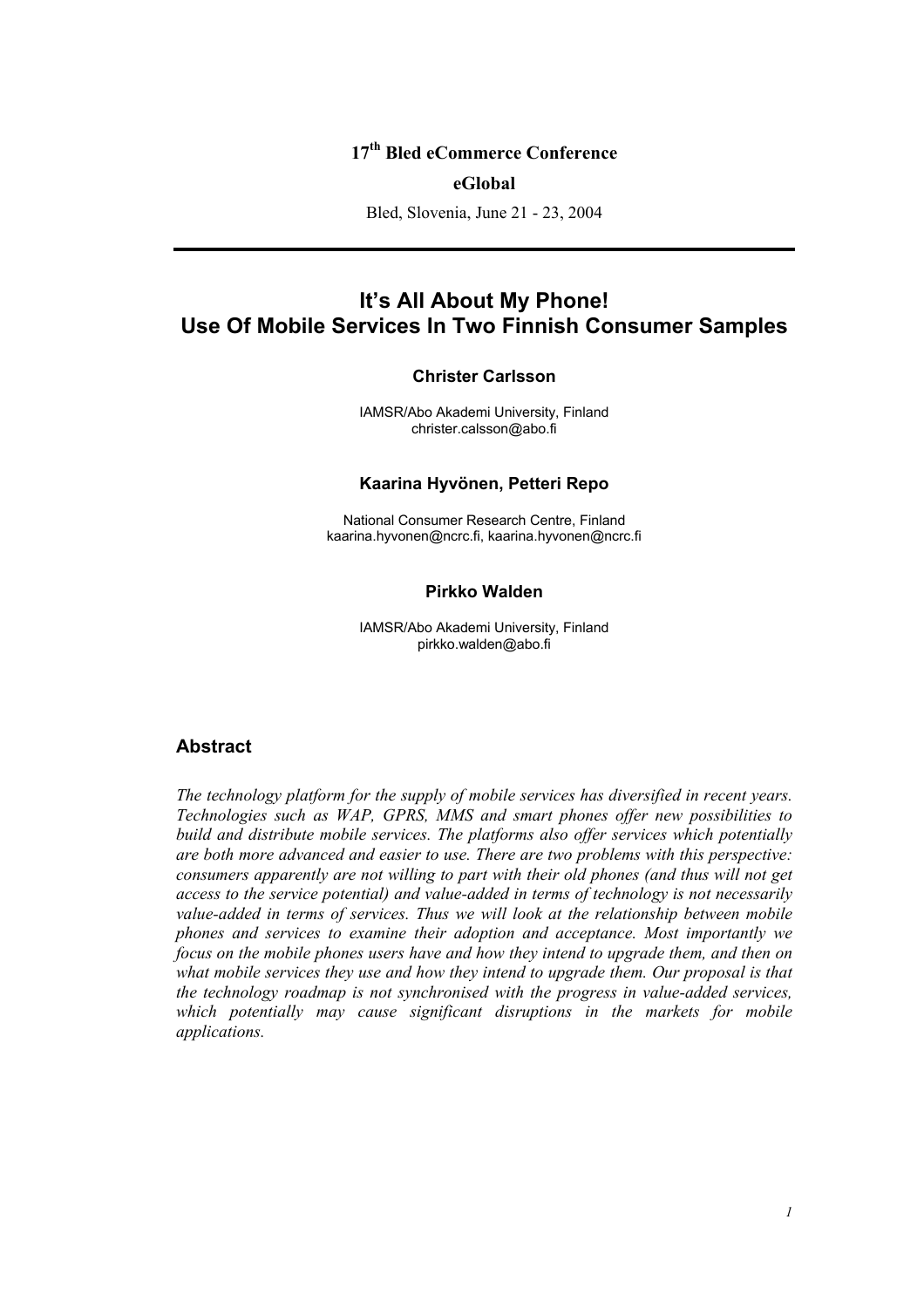## **1 Introduction**

The common wisdom that guides the mobile industry has for years been to promote services. Services are seen to have significant commercial potential especially for mobile operators. Technological developments have supported the fulfillment of this vision. Packet based communication has in Europe been realized with GPRS (General Packet Radio Service) networks. The upcoming third generation phones and networks will make the potential for mobile services even greater (Kalakota, Robinson 2002; Ahonen 2002).

The competition among network operators is driving declining average revenue per user from voice and SMS (Short Message Service), which has been the main driver for a mobile service development. The mobile phones are still used mostly for calls and messaging, and we know that services do not have a significant role when consumers buy mobile phones (Repo, Hyvönen 2003). Mobile phones are bought as appliances instead of complex information and service systems (Norman 1998; Lindmark 2002; Shapiro, Varian 1999). Service providers, unhappily, have found consumers conservative in adopting many of the technologies which their offered services are based on (Anckar et al. 2003; Carlsson, Walden 2003).

We have followed the introduction of mobile technology and mobile services in Finland for a number of years (Repo, Hyvönen 2003; Repo et al. 2004; Anckar et al. 2003; Carlsson, Walden 2003; Eriksson et al. 2001) and some trends are emerging. From a technology developer/service provider perspective the proposal for a value-added services path is simple enough: consumers now using SMS will move on to services enabled by WAP (Wireless Application Protocol) on GPRS, then to MMS (Multimedia Messaging Service) and on to smart phones, which potentially enable more services, then even more services through video players –and finally to context aware services. There are two problems with this perspective, which we will address in this paper: consumers apparently are not willing to part with their old phones (Carlsson, Walden 2003) (and thus will not get access to the service potential) and value-added in terms of technology is not necessarily value-added in terms of services (Akrich 1995).

For the service oriented mobile industry, monitoring only penetration rates of mobile phones and/or mobile services has its drawbacks. It too easily leads to the idea that once a service is set up, people will swarm to it if it is any good (cf. Shapiro, Varian 1999 on the lock-in effect). The lessons learned from the early introduction history of WAP (Keen, Mackintosh 2001) showed that a technology-enabled service cannot become a commercial success until there are enough people who can (and have the patience to) master the technology. When the early WAP service was introduced in Finland it was not available for most of the mobile phones in use, and  $-$  as our own experience shows  $$ when accessed on a phone with WAP capability it was complex to access and expensive and slow in use. The quality of the service, not the enabling technology, became the defining factors for the users.

In this paper, we look at the relationship between mobile phones and services to examine their adoption and acceptance. Most importantly we focus on the mobile phones users have and how they intend to upgrade them, and then on what services they use with their mobile phones and how they intend to upgrade the services. Our proposal is that the technology roadmap is not synchronised with the progress in value-added services, which potentially may cause significant disruptions in the markets for mobile applications. Finland is recognised as a forerunner in the use of mobile technology (Keen, Mackintosh 2001) which is why we have used Finnish consumer data as a basis for our study.

The paper is organised as follows: we will first give a brief overview of widespread service platforms and (in section 3) establish a framework in theory in order to explain how technology may affect the adoption of mobile phones. In section 4 we will use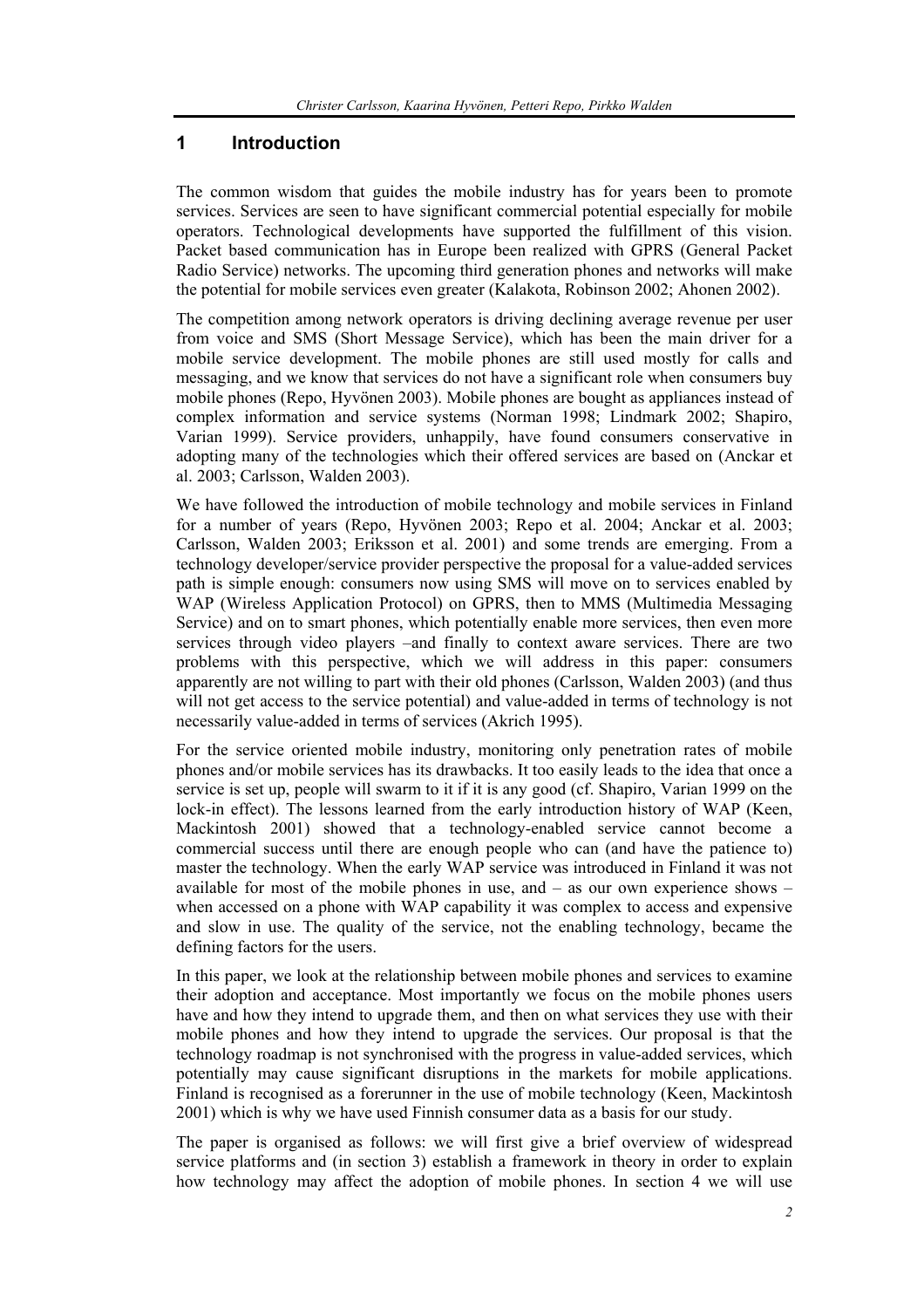material from consumer surveys in Finland to find out what mobile phones are in use, what phones will replace them and how suitable both the existing phones and the new phones will be for the use of advanced services. In section 5 we will match the mobile phone technology with the consumers' willingness to use services, which then offers a basis for conclusions, in section 6, on how value-added in terms of technology can be translated to value-added in terms of services.

# **2 Service Platforms**

With service platforms we mean the technology and media which is used to supply mobile services to users. Basic GSM (Global System for Mobile Communications) technology offers a rudimentary, yet very widespread service platform for voice and SMS. The adoption of mobile services has grown alongside the normal uses of mobile phones as communicating via SMS is basically possible for all users regardless of their mobile phone.

In recent years, the technology platform for mobile services has diversified: WAP, GPRS, MMS and smart phones offer new possibilities to design and implement both more advanced and easier to use services but at the same time a new service adoption barrier is emerging – the users need the appropriate phones to use the new services.

Mobile services are usually categorized according to content or function and more recently according to the context for using them (Kalakota, Robinson 2002; Keen, Mackintosh 2001; Repo et al. 2004; Ahonen 2002). This makes sense in our quest to understand how mobile services create and sustain user value and how they may be value-added. The technology base is thought to have a secondary role in this quest but a closer study will show that this is not necessarily true. Services within the same category are very different depending on technology base for offering them. In fact, key factors such as ease of use, perceived usefulness, attractiveness and perceived value-added are very much dependent on the technology.

| Text message<br>$\bullet$ $\overline{\bullet}$<br>1/49<br>Saksan liittokansleri<br>Gerhard Schräder eroga<br>Saksan SPD:n<br>puheen johta jan tehtävästä.<br>Jatkaa liittokanslerina.<br>Seuraajaksi nousee Franz<br>Müntefering. (MTV3)<br>Options<br>Back | $\blacksquare$ ( $\blacksquare$ ) IIS Kotisivu<br>HELSINGIN SANOMAT<br>HS Tuoreet)<br>Hesarin etusivu<br>Nyt Viihdeuutiset<br>Viivi ja Wagner<br>TV-ohjelmat<br>Säätiedotus<br><b>Options</b><br>Close | Multimedia<br>message<br>€a 10/47<br>Subject   YLE24 uutiskatsaus<br>25.1.2004<br>KOTIMAR:<br>KAKSI MIESTA KUOLI<br>HAKERULIMAAN KOTKASSA<br>Options<br>Back<br>٠ | 187.189.TT<br>Kun MTV3 saa "kaupan päälle"<br>Miss Suomi -kilvan oheen mvös<br>toisarvoisia Suomen Neito, Miss<br>Baltic Sea ja Miss Skandinavia<br>-mittelöitä, niin toivoisi<br>kanavan satsaavan edes<br>siihen vakavimmin otettavan<br>kilvan televisiointiin.<br><b>TAKAISIN</b> | YLE24 uutiset<br>6.2.2004 klo.<br>1.34/8.01<br>Stop<br>Pause |
|-------------------------------------------------------------------------------------------------------------------------------------------------------------------------------------------------------------------------------------------------------------|--------------------------------------------------------------------------------------------------------------------------------------------------------------------------------------------------------|-------------------------------------------------------------------------------------------------------------------------------------------------------------------|---------------------------------------------------------------------------------------------------------------------------------------------------------------------------------------------------------------------------------------------------------------------------------------|--------------------------------------------------------------|
| 1. GSM, SMS                                                                                                                                                                                                                                                 | 2. WAP, GPRS                                                                                                                                                                                           | 3. MMS                                                                                                                                                            | with application                                                                                                                                                                                                                                                                      | 4. Smart phone 5. Smart phone<br>with video player           |
| Less advanced                                                                                                                                                                                                                                               |                                                                                                                                                                                                        |                                                                                                                                                                   |                                                                                                                                                                                                                                                                                       | More advanced                                                |

*Figure 1: News On Different Mobile Technologies*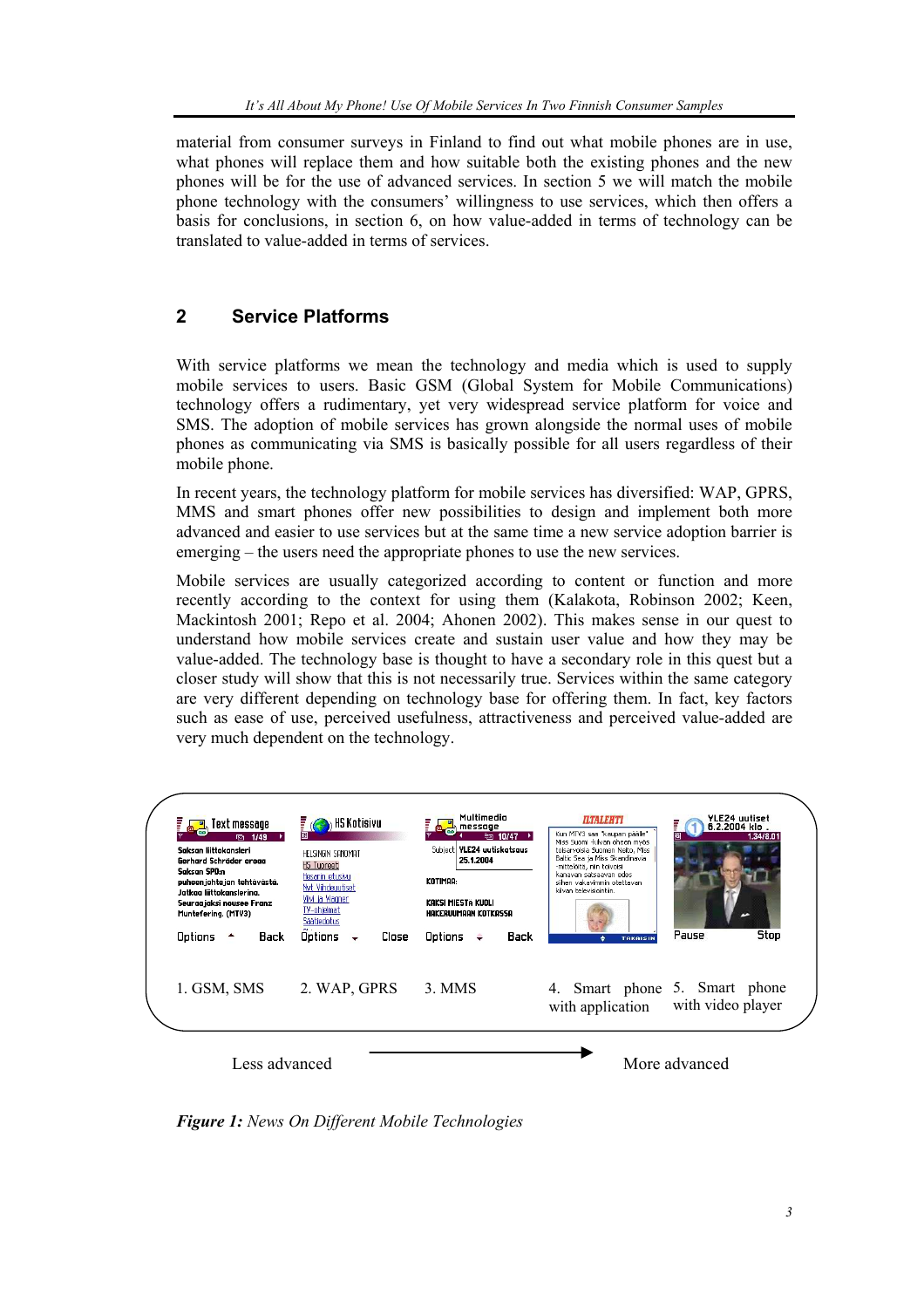The screenshots in fig.1 of five types of news services (made with a highly advanced smart phone) show in fact that the technology may – at least in terms of functionality – form the mobile services. Most users would have to settle for a non-colour and nongraphic version of the news, they would not have the opportunity to view technologically advanced newscasts, and an interesting question is to what extent they may suffer from a loss in value-added of their mobile news service.

The first type of news service works on a GSM phone. News is in this service sent as SMS messages to the user, who typically has to register (e.g. by sending an SMS message), with the service provider. The service typically requires the involvement of other media producers (such as newspapers) to provide the content of the news service.

The second type of news service works on a WAP phone. The WAP has turned out to be a much better platform with the prevailing GPRS network than with the original GSM network. Users of this service need not register unless the service provider so wishes. WAP and GPRS offer a basic browsing experience. Users with basic GSM phones cannot use this type of service.

MMS is an evolution of SMS. In addition to text, it supports multimedia content such as images, audio and video clips. Using this MMS service typically requires a similar ordering procedure as when using an SMS service. Users also need to have phones that support receiving MMS messages.

The fourth and fifth types of news services typically require the use of smart phones. The fourth type is an application provided by a newspaper. Users first need to install the application and download the news each time they use the service. In the fifth type, users need to install appropriate video player software to view streaming video.

In summary, it appears evident that the mobile phone is developing into a multipurpose device. As the penetration levels of the mobile phones have increased so have the new features of the mobile devices as both the mobile phone industry and the network operators want to extract more cash flow from the existing customer base. The understanding of how to build value-added services is becoming a key issue as the technology allows a wide span of services from simple communication to information searching, purchasing, banking, playing music, listening to the radio, making pictures and video clips – and many more innovations which are just now emerging.

# **3 Theoretical Framework**

To date, many studies, primarily from the IS discipline, on adoption decisions of information technology (IT) have built on the widely recognized and used technology acceptance model (TAM, see fig. 2) by Davis (1989) (see e.g. Teo, Pok 2003; Lee et al. 2001; Lee et al. 2002; O'Cass, Fenech 2003). Although a large body of research supports the TAM as an, in general, pertinent model to explain the acceptance of IT tools and information systems it is questionable whether the model as such is applicable to consumers' decisions on getting and using mobile phones. On a general level, the two factors, perceived usefulness and perceived ease of use, make sense as a starting point in understanding the adoptions process of both mobile phones and the services they enable.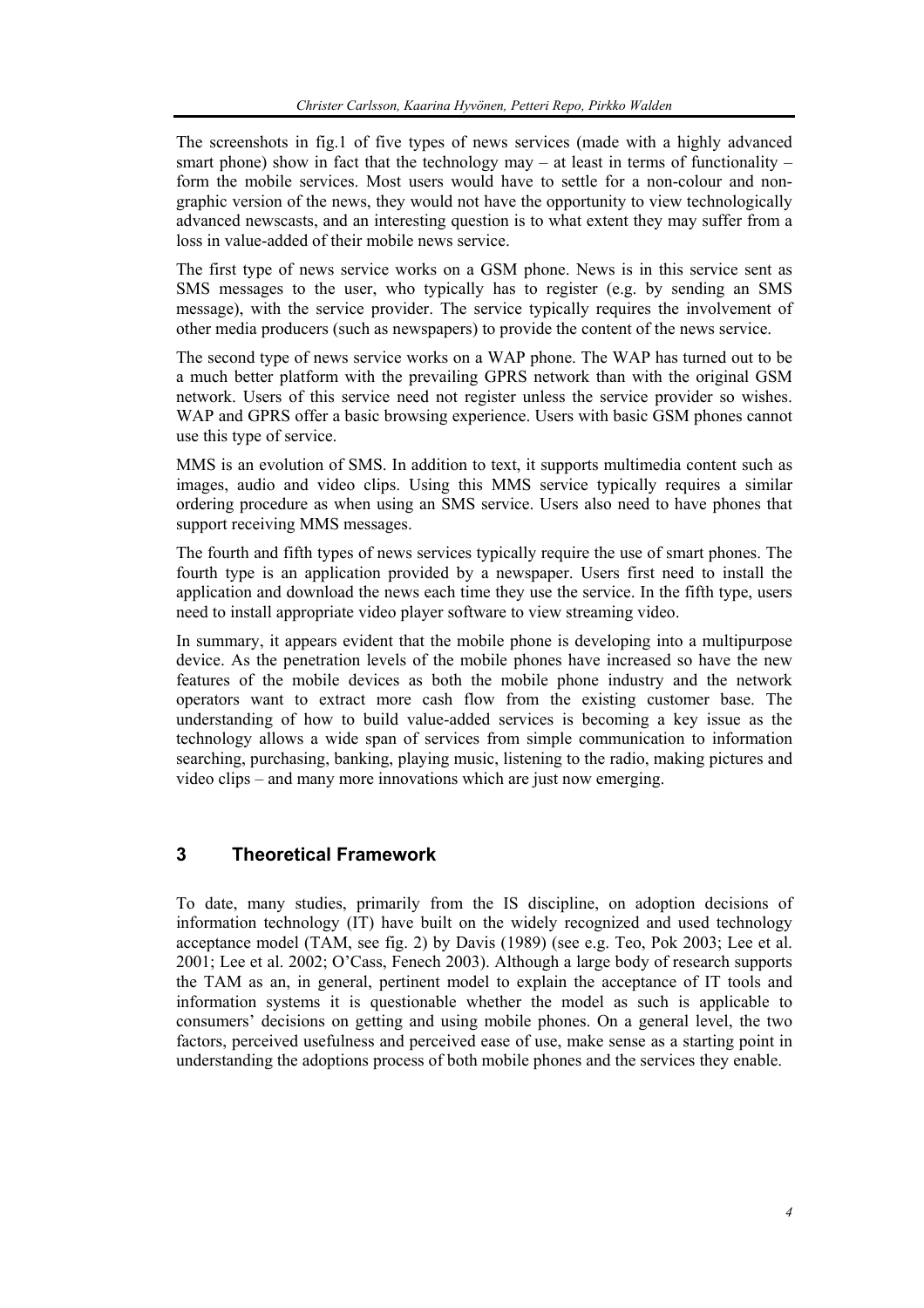

*Figure 2: The TAM Model (adapted from Davis 1989).* 

The recent extension of the model to the Unified Theory of Acceptance and Use of Technology (UTAUT) (Venkatesh et al. 2003) offers a few more explanatory factors. The UTAUT states that there are three direct determinants of intention to use (performance expectancy, effort expectancy and social influence) and two direct determinants of usage behaviour (intention and facilitating conditions). Significant moderating influences on usage behaviour are attributed to experience, voluntariness, gender and age (Venkatesh et al. 2003).

However, adoption decisions relating to mobile services are likely to be very different from technology adoption decisions. First of all, what the consumer chooses to adopt in mobile services is not only the technology per se, but rather a new way to handle some activities in his or her daily life. Secondly, the value-added in mobile technology is derived from the Braudel Rule ("freedom becomes value when it changes the limits of the possible in the structure of everyday life") (Keen, Mackintosh 2001; Braudel 1992) but the value-added in services is built from an actual and operational benefit in terms of time saved, simplified routines, elimination of waiting time, instant communication, etc. Thirdly, mobile services have both transactional and non-transactional dimensions, which mean that consumers' intentions to use them should be seen as multidimensional behavioural intentions (Pavlou 2002). Then we need to distinguish between different levels of mobile service adoption as we analyse consumer decisions in contrast to most technology adoption decisions. Fourthly, as pointed out by Eikebrokk and Sørebø (1998), TAM is usually applied as if every situation would be a single-target situation, building on the implicit assumption that only one specific technology is available for the potential users. In the world of mobile phones and mobile services it may be difficult to obtain valid predictions and explanations of technology acceptance with TAM when consumers are exposed to a multiple-choice situation of several alternative technologies which may (or may not) enable alternative mobile services. Fifthly, TAM is, as argued and demonstrated by Malhotra and Galletta (1999), incomplete in the sense that it does not account for social influence in the adoption and utilization of new information systems, a limitation which is apparent when mobile service adoption decisions are studied – it appears that a key reason for adopting mobile services is the possibility to interact with peers, friends and partners.

On the other hand, the ease of use dimension of the TAM model is becoming an issue as more advanced mobile phones are becoming increasingly complex and more frustrating for consumers to use. A WACOM study in 2003 found that the new functions on smart phones are too complicated for 85% of the users, and that 95% of the users became frustrated when they tried to use datacentric applications such as pictures, calendar and email. It is not clear how representative the sample was, but two other indicative observations should be noted: 83% of the users preferred to access applications on a PC rather than on a mobile phone and 61% of users would prefer to access applications by touching rather than through menus or voice activation. The teleoperator Orange in the UK has promoted 1800 sales people to the position of "phone trainers" in order to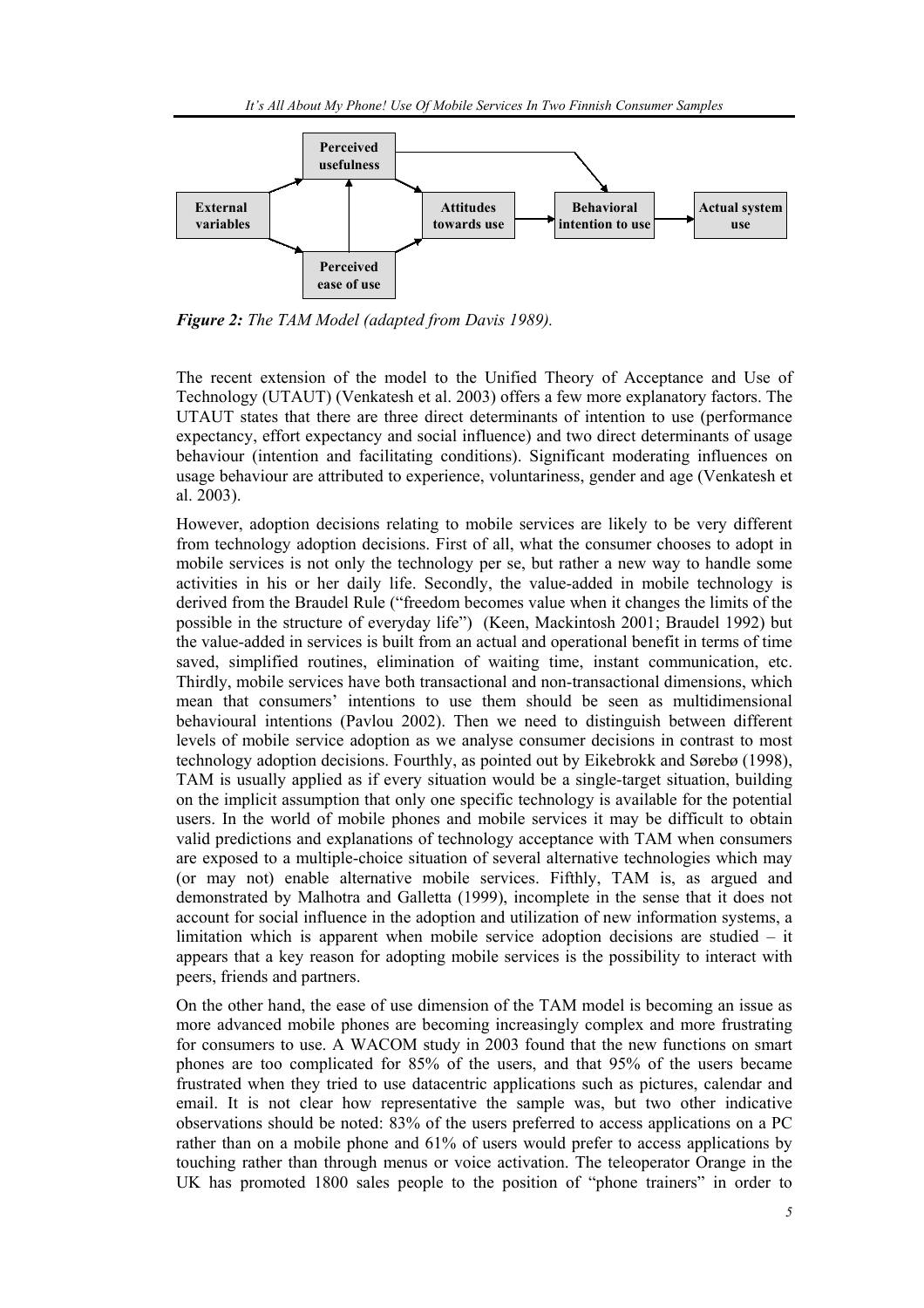introduce consumers to new services such as picture messaging, mobile email and infotainment. The reason why the ease of use is an issue is simple: if a potential user cannot access a mobile service, or is repeatedly frustrated in accessing it, because he/she does not master the functionality of the mobile phone, the service will not be used. Also the perceived usefulness dimension could become an issue if the mobile phone functionality could be built to adapt to the mobile services it should be supporting, in which case the value-added features of the technology would match the value-added features of the mobile service.

These observations point to a need to modify and enhance the TAM model if we want to use the theory as a platform to gain an understanding of the acceptance of mobile technology and services.

## **4 Data And Case Finland**

Our empirical data was collected through two surveys carried out in Finland. The first survey was based on a random sample and carried out in June-July 2003. The second survey was carried out in January-February 2004 in the consumer panel operated by the National Consumer Research Centre in Finland. In order to facilitate comparisons and to possibly trace changes (which actually took place) among the consumers over the 6 months separating the surveys the same questionnaire was used in both surveys. A summary comparison of the surveys is presented in table 1.

| <b>Random sample</b>         | <b>Consumer panel</b> |  |  |
|------------------------------|-----------------------|--|--|
| 1000 questionnaires          | 1154 questionnaires   |  |  |
| $\vert$ 502 responses        | 944 responses         |  |  |
| $\vert$ 50.2 % response rate | 81.8 % response rate  |  |  |
| June-July 2003               | January-February 2004 |  |  |

*Table 1: Comparison Of Surveys.* 

The first consumer survey on mobile services (with random sampling) was a traditional empirical study. A sample of 1000 consumers was randomly selected by the Population Register Centre of Finland by using the following criteria:

- i. Age: 16-64 years
- ii. Mother tongue: Finnish or Swedish
- iii. Residence: in mainland Finland

Paper copies of the questionnaire were mailed to the sample of which 502 (50.2%) responded. The response rate is on a very acceptable level for a mail survey. The gender distribution of the returned questionnaire is 57.7% females and 42.3% males, which means that the female are slightly overrepresented compared with the population.

The survey on mobile phones and services was carried out with the consumer panel of the National Consumer Research Centre in Finland, which consists of 1154 members who have voluntarily joined it. Panellists do not get any financial compensation for their work but they receive a consumer magazine in return for their efforts.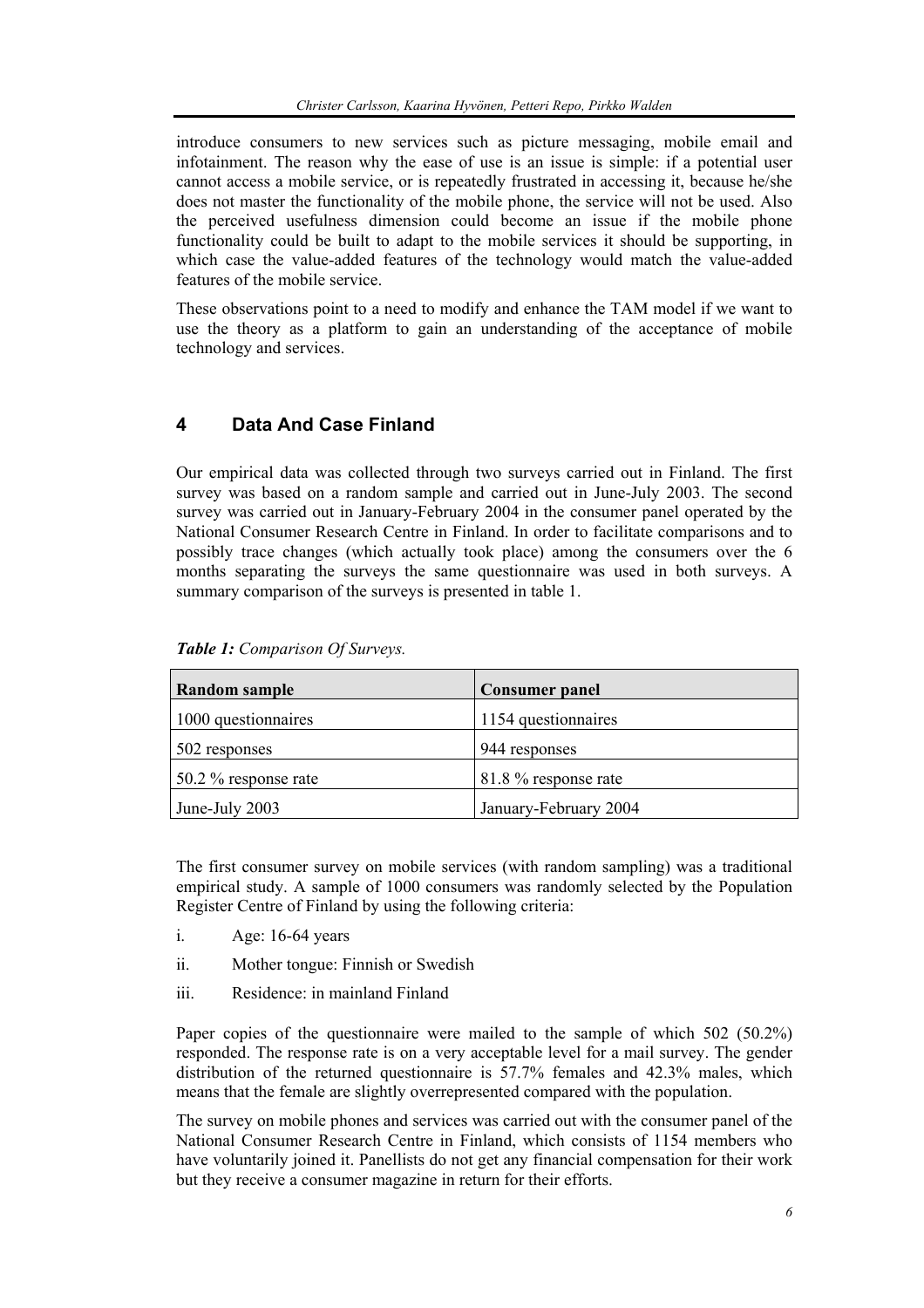When compared to the whole population of Finland, women and middle-aged persons are over represented in the panel. This makes the setting interesting, because these are consumer groups who are typically not considered forerunners in the adoption of technology (cf. Rogers 1995), but when developing devices and services for mass markets, their views certainly need to be considered. The panellists are in general more aware than the average consumer of issues related to consumption.

All panellists were activated and 944 responded, which makes the response rate 81.8%. Such a high response rate was expected due to the voluntary involvement of the panellists. They are, indeed, active consumers. Mobile innovations are complex for ordinary users in terms of technology and functionality. Forming well-grounded opinions on them requires efforts from the respondents. Therefore, the use of a large panel, which consists of involved individuals, is a good way to collect data.

The Christmas season sales in 2003 activated the upgrading of mobile phones in Finland, which was reflected in the panel survey. Especially phones with cameras, colour displays and polyphonic ring tones were popular (Karvonen 2004).

New low-price mobile operators entered the Finnish market in 2003. Subsequently, the market leader began differentiating its supply by aggressively marketing mobile services. Prices for services such as multimedia messaging and data transfer were significantly reduced during marketing campaigns. For example, the price for MMS was reduced from 59 cents to 5 cents and daily messages to a maximum of 1 euro. In 2003, overall mobile communication expenditure decreased by 6.9% due to enhanced competition (Kangas 2004).

In an international comparison, Finland is an advanced information society especially when it comes to mobile communication. 90% of Finns aged 15-74 years have mobile phones (Nurmela et al. 2003). This means that virtually everyone has a mobile phone: not having one is to make a statement. There are 4.5 million mobile subscriptions in Finland with a population of 5.2 million. Approximately 1.3 million new phones are sold each year for an average price of approximately 265 euro (The Association of Finnish Wholesalers 2003). The average user spends 40 euro monthly on mobile communication for 5 minutes of speech and 1 SMS per day (Rainisto 2003a). The taxation value for private calls on a business phone is 20 euro. Nokia has a market share of around 80% of the mobile phone sales in Finland. Accordingly, service providers adjust their offerings to Nokia phones, which have helped to reinforce interoperability Rainisto 2003b).

Mobile phones have become an everyday commodity in Finland, instead of being a technological investment. As in several other countries of Western Europe, the Finnish mobile phone market has now become a so-called replacement market (Gartner, Inc. 2003).

## **5 Mobile Phone Technologies And Willingness To Use Services**

### *5.1 Technological Base*

Out of the 502 consumers in the random sample, 447 (89%) had a mobile device i.e. a mobile phone, a PDA, a handheld computer or a communicator. Of those users, the majority (388, 86.8%) had only one mobile device in use. The corresponding figures for the panel were 899 (95.2%) and 79.8%.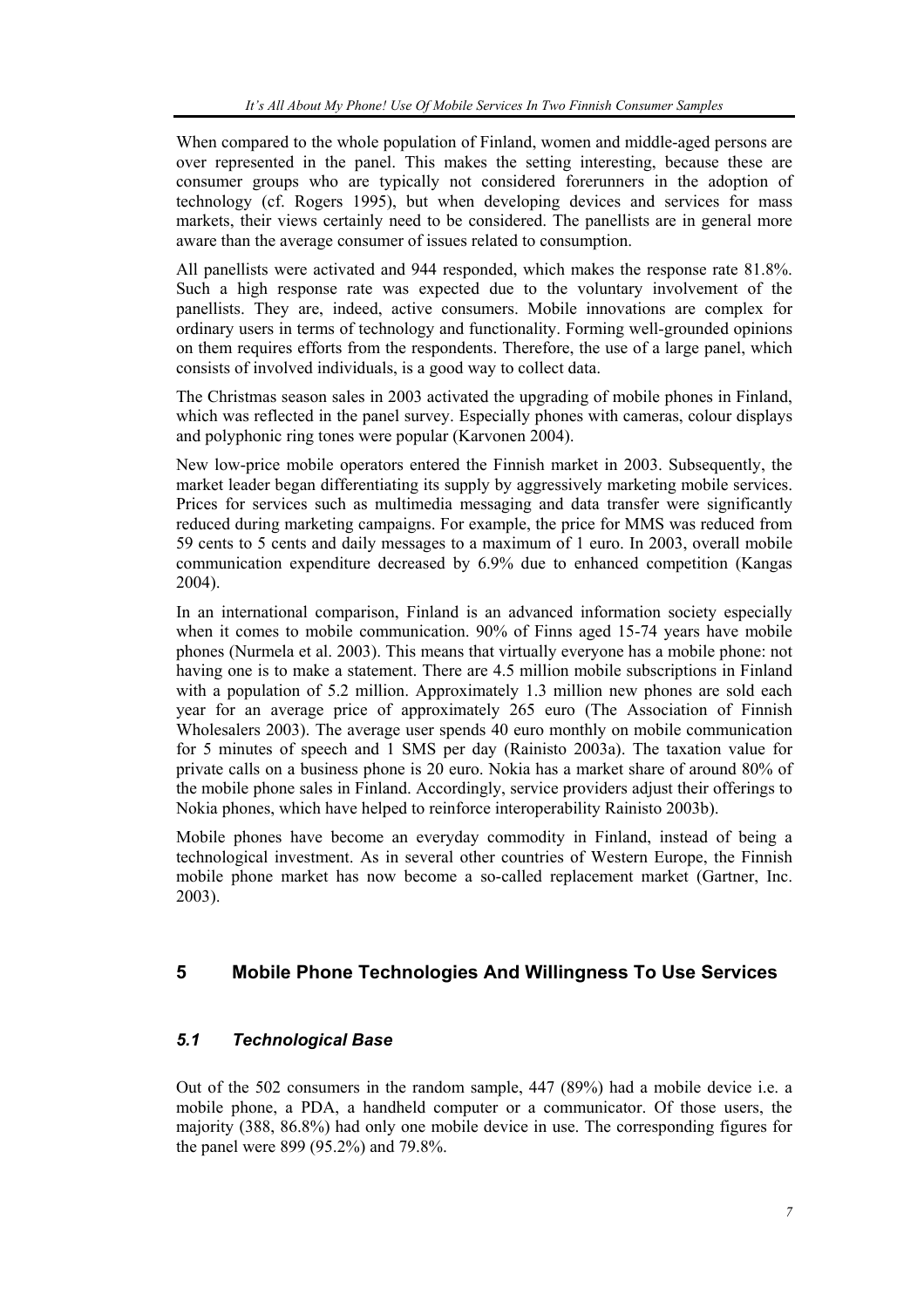In our surveys, respondents informed us of the phone models they have. On the basis of this, we tracked down which technologies they could use. The distribution of technologies is presented in figure 3. Each phone is categorized according to its highest level of technology. For example, an MMS phone includes GPRS, WAP and GSM.



*Figure 3: Phones According To Technology.* 

It turns out that GSM phones account for over a half of all mobile phones, which has a significant impact on the type of mobile services that can be used today. Other than SMS based services do not reach even half of all potential users.

For mobile services, the evolution of the mobile phones in use is important. If we were to build a scenario on the basis of the phones in use and planned upgrades, GSM upgrades to GPRS and smart phones would account for half of all upgrades, which will make the service platforms more advanced and homogenous.

The respondents were asked to report on their intentions to change their existing mobile phone to a new one. In the random sample 133 were changing their phone within a year which means that an estimated fourth of the existing mobile phones will be renewed. The panel data shows a more rapid development as 327 changes represent over a third of the mobile phones.

The general trend is that respondents wish to upgrade their phones to either a GPRS or a smart phone. Features like colour display, radio and Java seemed to be the main drivers. A smart phone was the second most wanted device among the present GSM and WAP phone owners, especially the Bluetooth, camera and video features were mentioned. Apart from smart phones, upgraders will de facto move to MMS phones due to supply.

In the Finnish market, the Nokia 3510i and the Siemens C60 are basic mass market phones and sell for 129 euro and 139 respectively, without subscription in February 2004. They are equipped with WAP, GPRS and MMS. Therefore, we assess that these technologies will be available in basically all new purchased phones. Half of all MMS phone upgrades are assumed to be smart phones, which represent the highest category. We also assess that 5% of GPRS, WAP and GSM upgraders will go for smart phones. Based on this we assess that the Finnish mobile phone base will develop as presented in figure 4.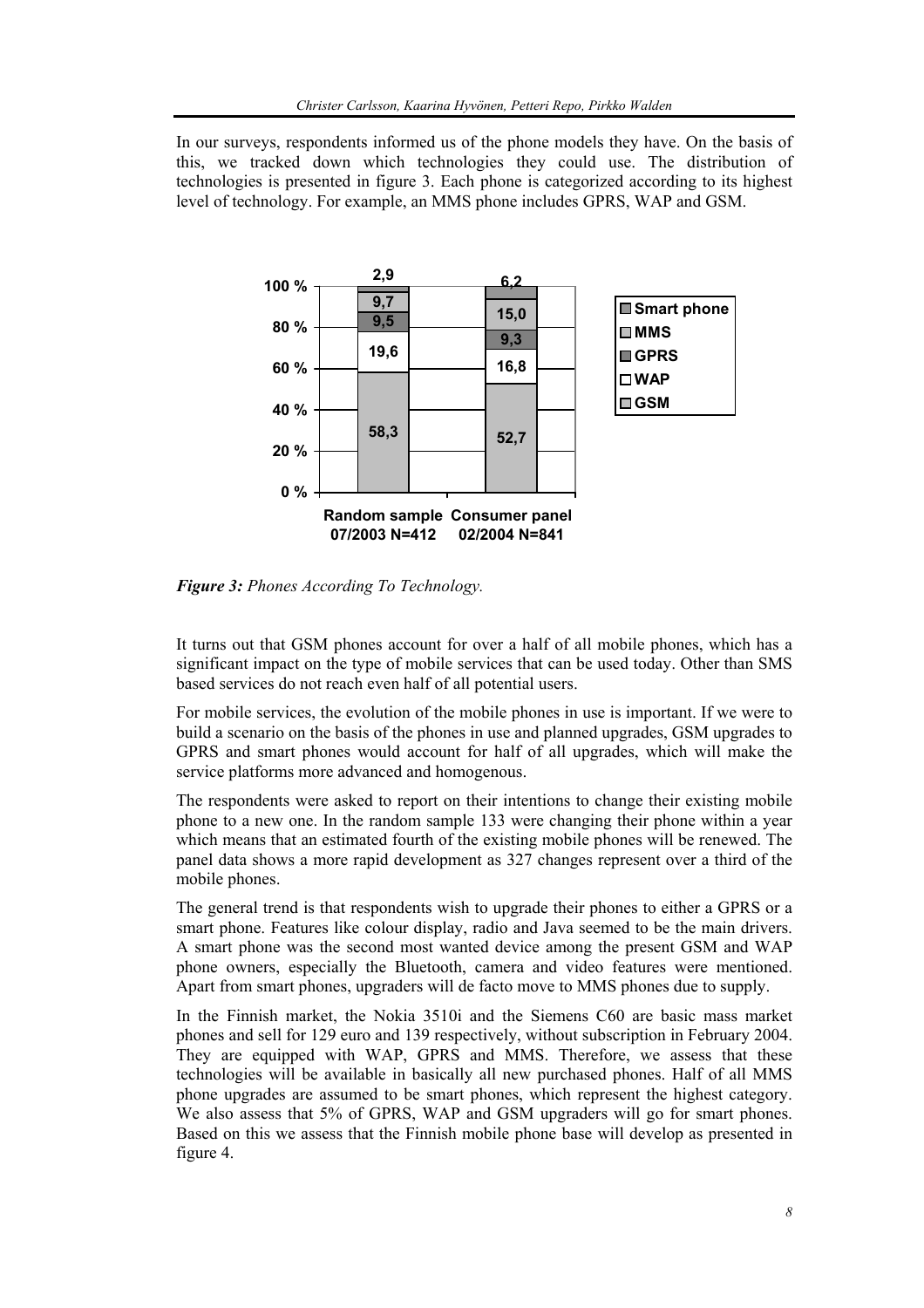

*Figure 4: Phones According To Technology One Year Later* 

On the basis of our assessment, MMS will rapidly grow as a service platform. MMS phones typically include GPRS, WAP, SMS, colour dispalys and Java. However, basic GSM will still remain an important service platform. A third of all users can use only GSM but all users can use it.

# *5.2 Willingness To Use Services*

The availability of appropriate technology is one prerequisite for the use of mobile services. We asked the respondents to report on their regular and future use of mobile services. In our analysis, we make a distinction between GSM users and users of more developed mobile phones (tables 2 and 3).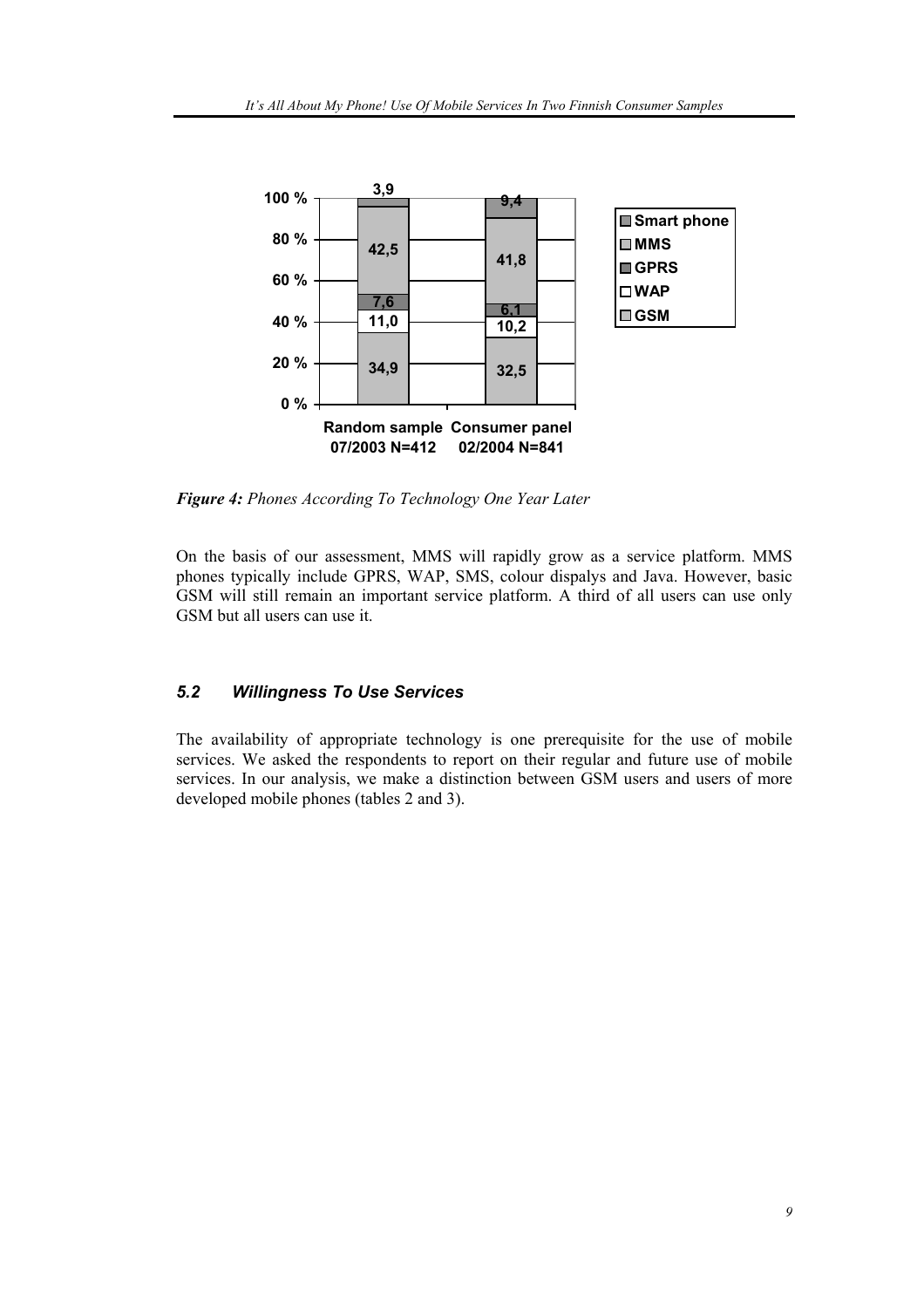| <b>Mobile services</b>                  |           | <b>Basic</b><br>GSM % | More<br>advanced<br>$\frac{0}{0}$ | Chi-Square<br><b>Test</b><br>p-value |
|-----------------------------------------|-----------|-----------------------|-----------------------------------|--------------------------------------|
|                                         | <b>RS</b> | 91.5                  | 94.7                              | .212                                 |
| <b>SMS</b>                              | PA        | 94.6                  | 99.0                              | .000                                 |
|                                         | <b>RS</b> | 20.5                  | 26.8                              | .150                                 |
| Ring tones                              | PA        | 7.5                   | 19.5                              | .000                                 |
|                                         | <b>RS</b> | 16.9                  | 23.1                              | .128                                 |
| Icons and logos                         | PA        | 6.2                   | 16.0                              | .000                                 |
|                                         | <b>RS</b> | 16.1                  | 21.9                              | .149                                 |
| Routine m-banking                       | PA        | 10.0                  | 14.2                              | .065                                 |
|                                         | <b>RS</b> | 7.8                   | 17.3                              | .005                                 |
| Personalised information messages       | PA        | 5.2                   | 13.5                              | .000                                 |
| <b>MMS</b>                              | <b>RS</b> | 9.2                   | 20.8                              | .001                                 |
|                                         | PA        | 4.4                   | 14.5                              | .000                                 |
|                                         | <b>RS</b> | 9.8                   | 18.1                              | .019                                 |
| Mobile email                            | PA        | 5.0                   | 15.2                              | .000                                 |
|                                         | <b>RS</b> | 6.9                   | 12.5                              | .060                                 |
| Internet browsing                       | PA        | 3.2                   | 10.9                              | .000                                 |
|                                         | <b>RS</b> | 2.8                   | 4.8                               | .229                                 |
| Entertainment, games                    | PA        | 0.0                   | 2.5                               | .001                                 |
|                                         | <b>RS</b> | 2.8                   | 7.1                               | .044                                 |
| Payment                                 | PA        | 5.2                   | 9.1                               | .029                                 |
| Reservation of movie tickets etc.       | <b>RS</b> | 3.7                   | 6.0                               | .296                                 |
|                                         | PA        | 3.9                   | 6.4                               | .102                                 |
|                                         | <b>RS</b> | 1.9                   | 5.4                               | .056                                 |
| Shopping                                | PA        | 1.6                   | 3.6                               | .070                                 |
| Making reservations, purchasing         | <b>RS</b> | 4.6                   | 7.2                               | .281                                 |
| flight/train tickets                    | PA        | 2.3                   | 4.1                               | .143                                 |
| Location based services (your position, | <b>RS</b> | 3.7                   | 3.6                               | .961                                 |
| restaurants etc.)                       | PA        | 0.7                   | 3.8                               | .002                                 |

*Table 2: Regular Use Of Mobile Services*

RS=random sample, PA=panel.

Only SMS is used widely and regularly. Other services with more widespread regular users include ring tones, icons and logos, and routine m-banking. MMS, mobile email and personalized information messages have regular users amongst those with more advanced mobile phones. In general, the use of services is more common with the use of more advanced mobile phones.

The numbers on some services such as mobile e-mail, MMS, Internet browsing, ring tones and icons seem higher than expected, particularly for GSM users. Partly this can be explained by the fact that users have a second phone, which supports these services. However, we believe that some users also mix up phone features with services and nonphone services. Furthermore, service categories are difficult to describe exactly (cf. Ministry of Transport and Communications 2004). It seems that the panel respondents as a group respond more precisely to questions.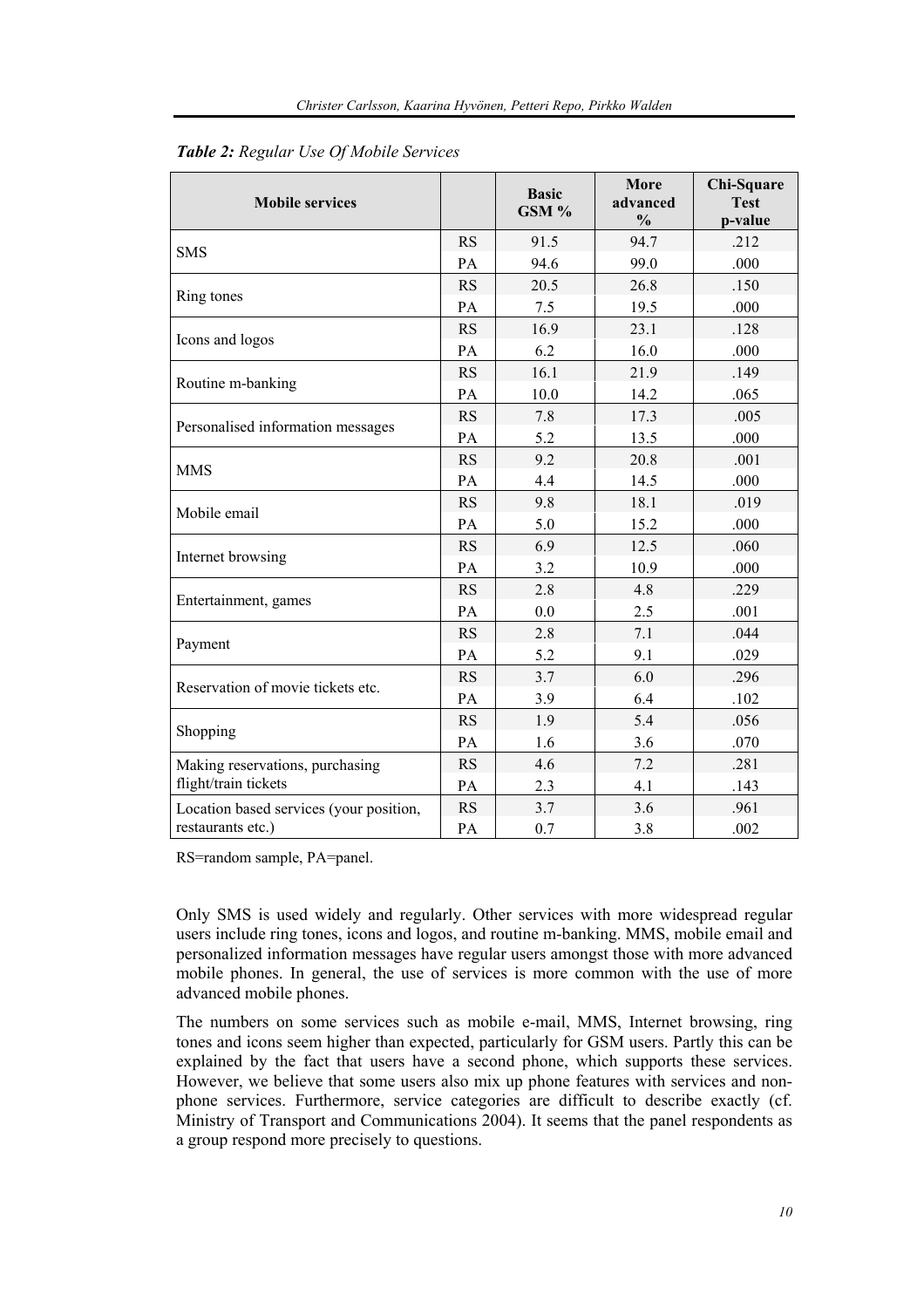Within both samples we tested the differences between the use of services and the type of phone the users had. The use was categorised as (i) regular use and (ii) no use or trial use and the phones as (i) basic GSM and (ii) more advanced phones. The p-values are presented in table 2. In the random sample there is only three services where the two variables are significantly associated with each other, personalised information messages, MMS and mobile e-mail  $(p<0.01)$ ; this result is supported by the panel data. The panel data moreover, with presumably more knowledgeable users, show several services where the two variables are associated with each other. The analysis supports the idea that more advanced mobile phones trigger opportunities to use more advanced services.

Next we look at how this opportunity is transferred to willingness to use services in the future. User willingness to use mobile services is greater than the present use. Most of the services are found interesting. Surprisingly, entertainment and especially games seem not to interest users at all. Purchases and personalized information services also receive rather little interest.

| <b>Mobile services</b>                  |           | <b>Basic</b><br><b>GSM</b><br>$\frac{0}{0}$ | More<br>advanced<br>$\frac{0}{0}$ | Chi-Square<br><b>Test</b><br>p-value |
|-----------------------------------------|-----------|---------------------------------------------|-----------------------------------|--------------------------------------|
|                                         | <b>RS</b> | 91.0                                        | 92.8                              | .560                                 |
| <b>SMS</b>                              | PA        | 97.9                                        | 99.5                              | .050                                 |
|                                         | <b>RS</b> | 44.3                                        | 52.3                              | .134                                 |
| Ring tones                              | PA        | 57.6                                        | 71.9                              | .000                                 |
|                                         | <b>RS</b> | 42.5                                        | 46.8                              | .401                                 |
| Icons and logos                         | PA        | 52.3                                        | 63.9                              | .001                                 |
|                                         | <b>RS</b> | 48.4                                        | 51.9                              | .502                                 |
| Routine m-banking                       | PA        | 41.8                                        | 46.1                              | .215                                 |
|                                         | <b>RS</b> | 28.0                                        | 27.5                              | .909                                 |
| Personalised information messages       | PA        | 18.0                                        | 34.7                              | .000                                 |
| <b>MMS</b>                              | <b>RS</b> | 45.9                                        | 50.3                              | .392                                 |
|                                         | PA        | 42.8                                        | 62.5                              | .000                                 |
| Mobile email                            | <b>RS</b> | 52.1                                        | 60.0                              | .126                                 |
|                                         | PA        | 65.0                                        | 71.1                              | .061                                 |
|                                         | <b>RS</b> | 27.4                                        | 45.7                              | .000                                 |
| Internet browsing                       | PA        | 32.1                                        | 42.8                              | .001                                 |
|                                         | <b>RS</b> | 7.9                                         | 12.9                              | .115                                 |
| Entertainment, games                    | PA        | 6.7                                         | 14.8                              | .000                                 |
|                                         | <b>RS</b> | 41.0                                        | 46.3                              | .229                                 |
| Payment                                 | PA        | 54.8                                        | 68.6                              | .000                                 |
| Reservation of movie tickets etc.       | <b>RS</b> | 44.9                                        | 51.8                              | .179                                 |
|                                         | PA        | 53.5                                        | 66.8                              | .000                                 |
|                                         | <b>RS</b> | 17.7                                        | 19.8                              | .607                                 |
| Shopping                                | PA        | 23.7                                        | 36.1                              | .000                                 |
| Making reservations, purchasing         | <b>RS</b> | 41.9                                        | 44.5                              | .605                                 |
| flight/train tickets                    | PA        | 40.8                                        | 52.2                              | .001                                 |
| Location based services (your position, | <b>RS</b> | 41.7                                        | 55.8                              | .006                                 |
| restaurants etc.)                       | PA        | 43.3                                        | 49.4                              | .079                                 |

*Table 3: Willingness To Use Mobile Services In The Future.* 

RS=random sample, PA=panel.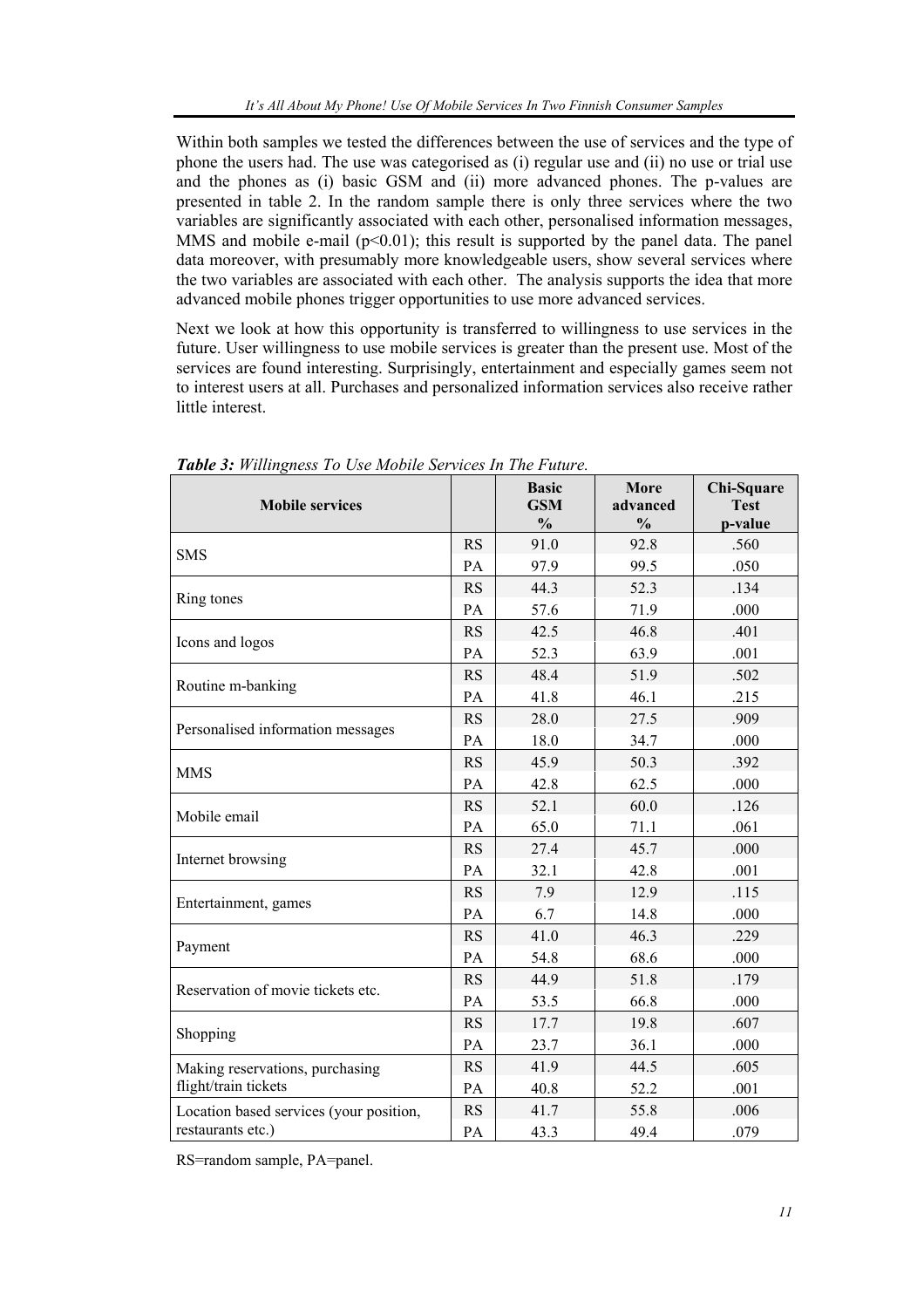The random sample survey indicates that users with more advanced mobile phones are only somewhat more interested in using most of the mobile services in the future than basic GSM users. The adoption rate will be slow as the willingness to use services in the future is moderate even among users with more advanced mobile phones in comparison to basic GSM users. The panel survey, on the other hand, indicates that there would be greater differences in the future use of mobile services between users of basic GSM users and those with more advanced mobile phones.

Within both samples we tested the differences between the future use of services and the type of phone the users had. The p-values are presented in table 3. In the random sample there is only two services where the two variables are significantly associated with each other, internet browsing and location based services  $(p<0.01)$ . The panel data show several services where the two variables are associated with each other.

The differences between responses on future use in the two surveys are possibly explained by the rapid development of the service supply. Service marketing has grown considerably between the surveys. It also seems that panellists as active consumers believe they will use services more in the future than consumers in average.

# **6 Conclusions**

The technology base and the functionality features of mobile phones pose a barrier to the adoption of advanced mobile services. It takes time before significant numbers of users have the appropriate phones to use the services. This is something that seriously should be taken into account when forecasting the future use of mobile services.

Our data indicates that a majority of Finnish mobile phone users still do not have the appropriate phones to use advanced mobile services. Basic GSM users cannot use them and most other users can only enjoy rudimentary features of advanced services. The rate of upgrading mobile phones is slow, it has typically been 2-3 years, which is one explanation for the slow acceptance rate of new, more advanced mobile services.

Users eventually replace their old phones as they either lack desired features or wear down. Regardless of desired features, the new phones support advanced services. They are typically equipped with WAP, GPRS and MMS. Our data indicates that the renewal rate is now picking up speed and that many users will renew their phone within one year. The life cycle of the mobile phone is getting shorter. The renewal rate and the user groups who renew their phones first deserve much attention.

We did not look in detail at the diffusion of colour displays, which we believe is important for the adoption of services. In contrast to many other technologies, we argue that more advanced mobile technologies facilitate ease of use. This is mainly due to the limitations of early generations of displays and networks. Newer mobile phones and networks can offer services that are graphically appealing, rely on multimedia and operate in real time.

There are only moderate differences in the regular use of services between owners of basic GSM phones and other mobile phones. This would indicate that no rapid service adoption is to be expected due to mobile phone upgrades. However, users report that they are willing to use services in the future. When this will happen and to what extent cannot be precisely forecasted. This shows that developments in the enabling technology and the progress of value-added services are not synchronised.

Services based on GSM and SMS will remain important although more advanced services are launched. They have found their place among everyday routines and can be used by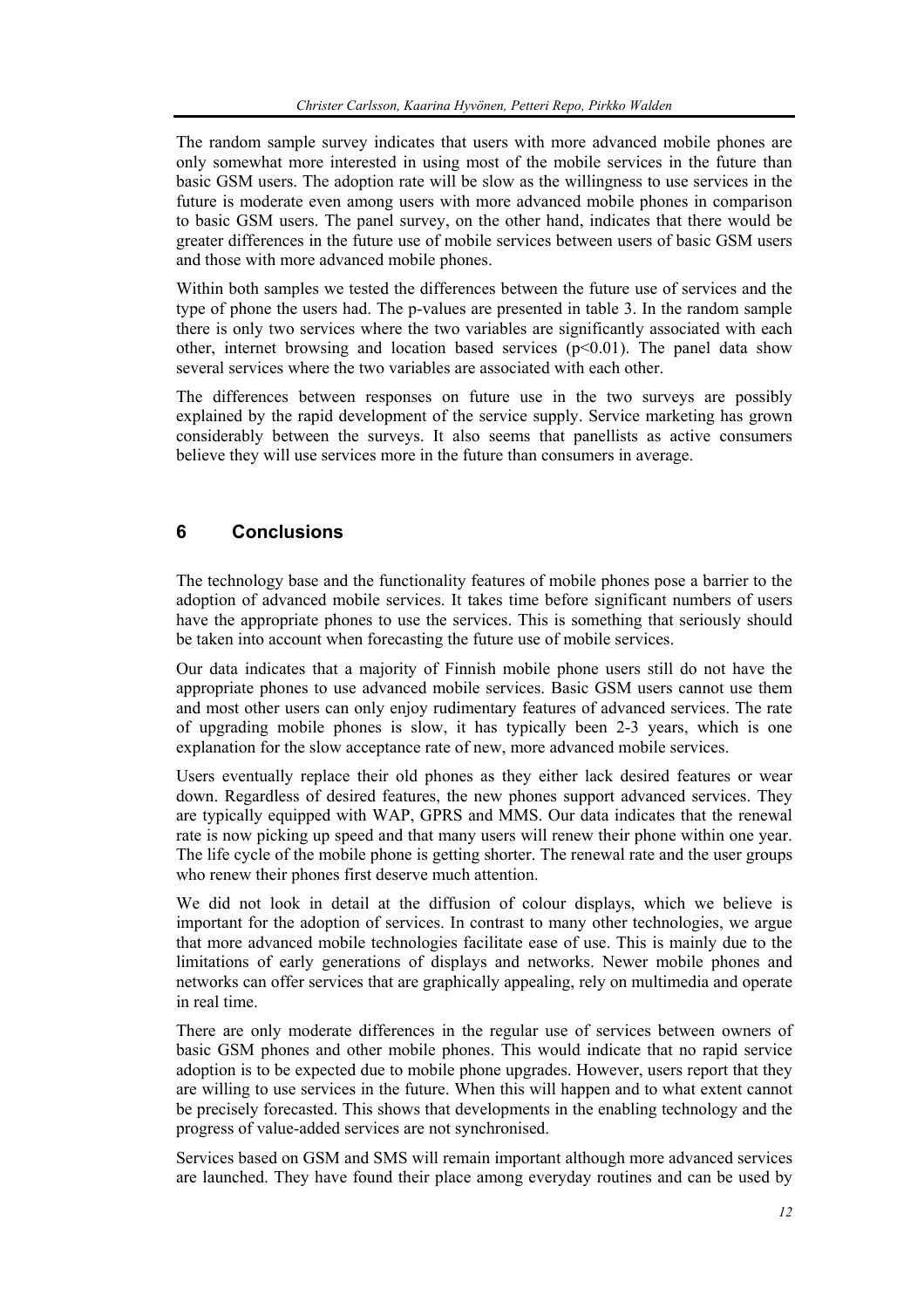virtually all mobile phone users in Finland, now and in the future. On the other hand, it is unlikely that the market for SMS services will grow. Eventually, more advanced services will take over. On the basis of our results, we would assess that this will not take place in the immediate future. First, many users will need to purchase new phones and then experiment with and learn to use the new services. Eventually, users will find uses for the phones and mobile services as part of their everyday activities, but it will take time (Bijker, Law 1992; Repo et al. 2004).

The survey based on the random sample can be generalized to all Finnish users. The panel survey emphasized the trends in the random sample. In this respect, our surveys also show that using a large panel consisting of motivated respondents can be an efficient way of gathering data of good quality when it comes to technologically complex and abstract issues. This is particularly true when one looks for topical data on markets which are developing rapidly.

## **References**

- Ahonen, T.T., (2002): "m-Profits. Making Money from 3G Services," John Wiley & Sons, Chichester.
- Akrich, M., (1995): User Representations: Practices, Methods and Sociology, "Managing Technology in Society. The Approach of Constructive Technology Assessment", A. Rip, T. J. Misa, J. Schot (Editors), Pinter Publishers, London.
- Anckar, B., Carlsson, C., Walden, P., (2003): Factors Affecting Consumer Adoption Decisions and Intents in Mobile Commerce: Empirical Insights, "16th Bled Conference Proceedings", Bled, pp. 886 - 902.
- Bijker, W.E., Law, J., Editors, (1992): "Shaping Technology/Building Society Studies in Sociotechnical Change," The MIT Press, Cambridge, Mass.
- Braudel, F., (1992): "The Structures of Everyday Life: The Limits of the Possible (Civilization and Capitalism: 15th-18th Century)," University of California Press, Berkeley.
- Carlsson, C., Walden, P., (2003): Mobile Commerce Empirical results on Value-Added Products and Services, "Proceedings of the Second International Conference on Mobile Business", G.M. Giaglis et al. (Editors), Vienna, pp. 427 - 437.
- Davis, F.D., (1989): Perceived Usefulness, Perceived Ease of Use, and User Acceptance of Information Technology, MIS Quarterly, Vol. 13, No. 3, pp. 319 -340.
- Eikebrokk, T.R., Sørebø, Ø., (1998): Technology Acceptance in Situations with Alternative Technologies, "Norsk konferanse for organisasjoners bruk av informasjonsteknologi", Oslo, pp. 89 - 97.
- Eriksson, P., Hyvönen, K., Raijas, A., Tinnilä, M., (2001): "Mobiilipalvelujen käyttö 2001: asiantuntijoille työtä ja miehille leikkiä?" (Mobile service use 2001: Work for professionals and play for men?), National Consumer Research Centre, Helsinki, in Finnish.
- Gartner, Inc., (2003): Gartner Says Worldwide Mobile Terminal Market Increased 12 Percent in Second Quarter of 2003, Press Release September 2, 2003, Retrieved September 8, 2003, from http://www4.gartner.com/5\_about/press\_releases/pr2sept2003b.jsp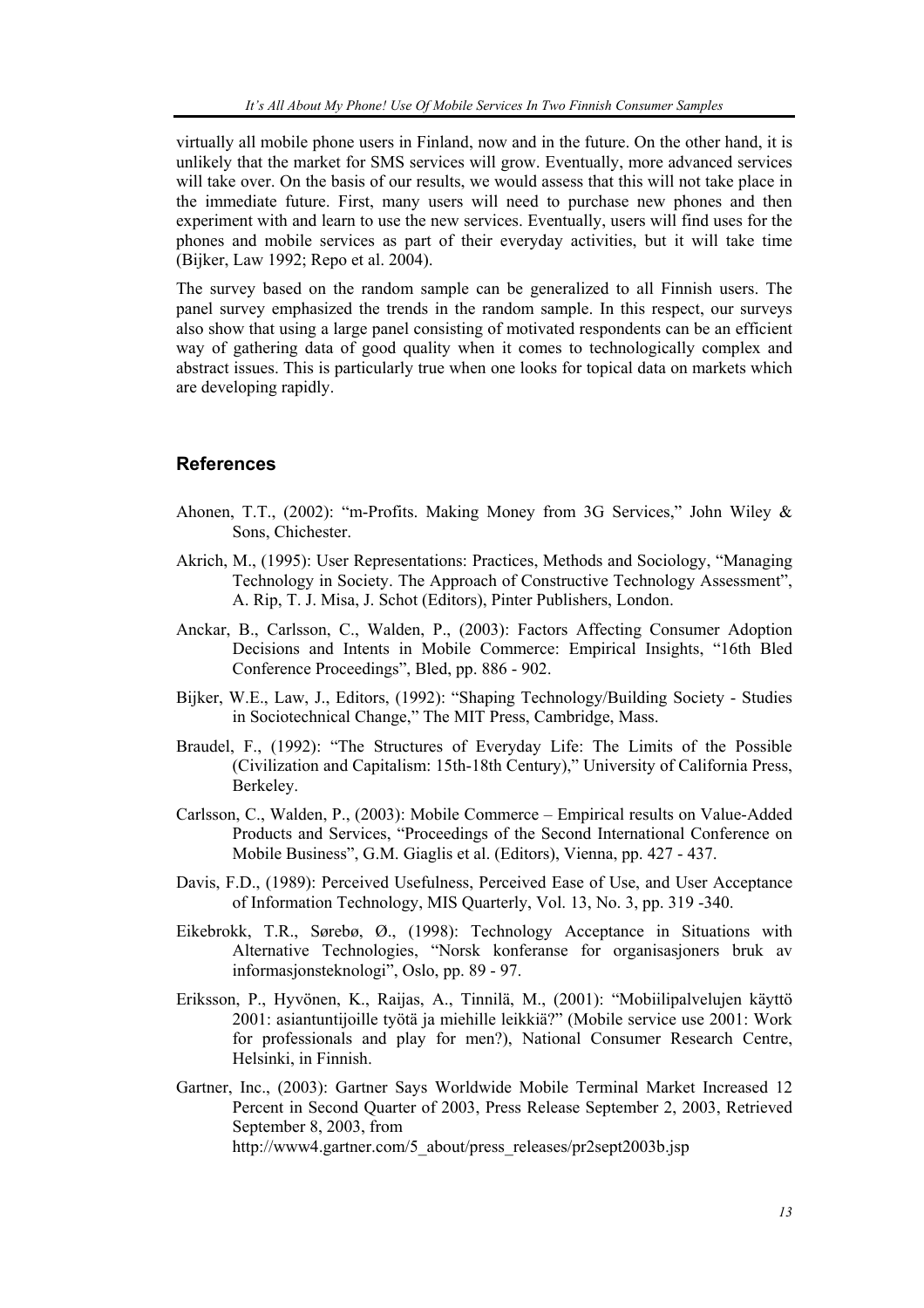- Kalakota, R., Robinson, M., (2002): "M-Business. The Race to Mobility," McGraw-Hill, New York.
- Kangas, P., (2004): "Suomen telemaksujen hintataso 2003" (Price levels for telecommunication charges in Finland in 2003), Ministry of Transports and Communication, Helsinki, in Finnish.
- Karvonen, T., (2004): Matkapuhelinmyynti teki uuden ennätyksen (Mobile Phone Sales Broke a New Record), Tietoviikko, Retrieved February 2, 2004, from http://tietoviikko.fi/doc.ot?f\_id=535649
- Keen P., Mackintosh R., (2001): "The Freedom Economy: Gaining the M-commerce Edge in the Era of the Wireless Internet," Osborne/McGraw-Hill, Berkeley.
- Lee. D., Park, J., Ahn, J., (2001): On the Explanation of Factors Affecting E-Commerce Adoption, "Proceedings of the 22nd International Conference on Information Systems", New Orleans, pp. 109 - 120.
- Lee, W.J., Kim, T.U., Chung, J-Y., (2002): User Acceptance of the Mobile Internet, "Proceedings of the First International Conference on Mobile Business", Athens.
- Lindmark, S., (2002): "Evolution of Techno-Economic Systems. An Investigation of the History of Mobile Communications," Chalmers University of Technology, Gothenburg.
- Malhotra, Y., Galletta, D.F., (1999): Extending the Technology Acceptance Model to Account for Social Influence: Theoretical Bases and Empirical Validation, "Proceedings of the 32nd Hawaii International Conference on System Sciences", Maui, Hawaii, IEEE Computer Society Press, Los Alamitos.
- Ministry of Transport and Communications, (2004): "Mobiilipalvelumarkkinat Suomessa 2003" (Mobile service market in Finland 2003), Ministry of Transport and Communications, Helsinki, in Finnish.
- Norman, D. A., (1998): "The Invisible Computer. Why Good Products Can Fail, the Personal Computer Is So Complex and Information Appliances Are the Solution," The MIT Press, Cambridge, Mass.
- Nurmela, J., Parjo L., Ylitalo, M., (2003): A Great Migration to the Information Society. Patterns of ICT Diffusion in Finland in 1996-2002, Reviews 2003/1, Statistics Finland, Helsinki.
- O'Cass, A., Fenech, T.O., (2003): Web Retailing Adoption: Exploring the Nature of Internet Users Web Retailing Behaviour, Journal of Retailing and Consumer Services, Vol. 10, No. 2, pp. 81 - 94.
- Pavlou, P.A., (2002): What Drives Electronic Commerce? A Theory of Planned Behavior Perspective, "Proceedings of the Academy of Management Conference", Denver, Colorado.
- Rainisto, S., (2003a): Täältä nousee uusi Elisa (The New Elisa Rises from Here), Talouselämä, 30/2003, pp. 24 - 28, in Finnish.
- Rainisto, S., (2003b): Nokia vie, muut vikisevät (Nokia Leads, Others Squeak), Talouselämä, 34/2003, pp. 18 - 21, in Finnish.
- Repo, P., Hyvönen K., Pantzar, M., Timonen, P., (2004): Users Inventing Ways to Enjoy New Mobile Services – The Case of Watching Mobile Videos, "Proceedings of the 37th Hawaii International Conference on System Sciences", Waikoloa, Hawaii.